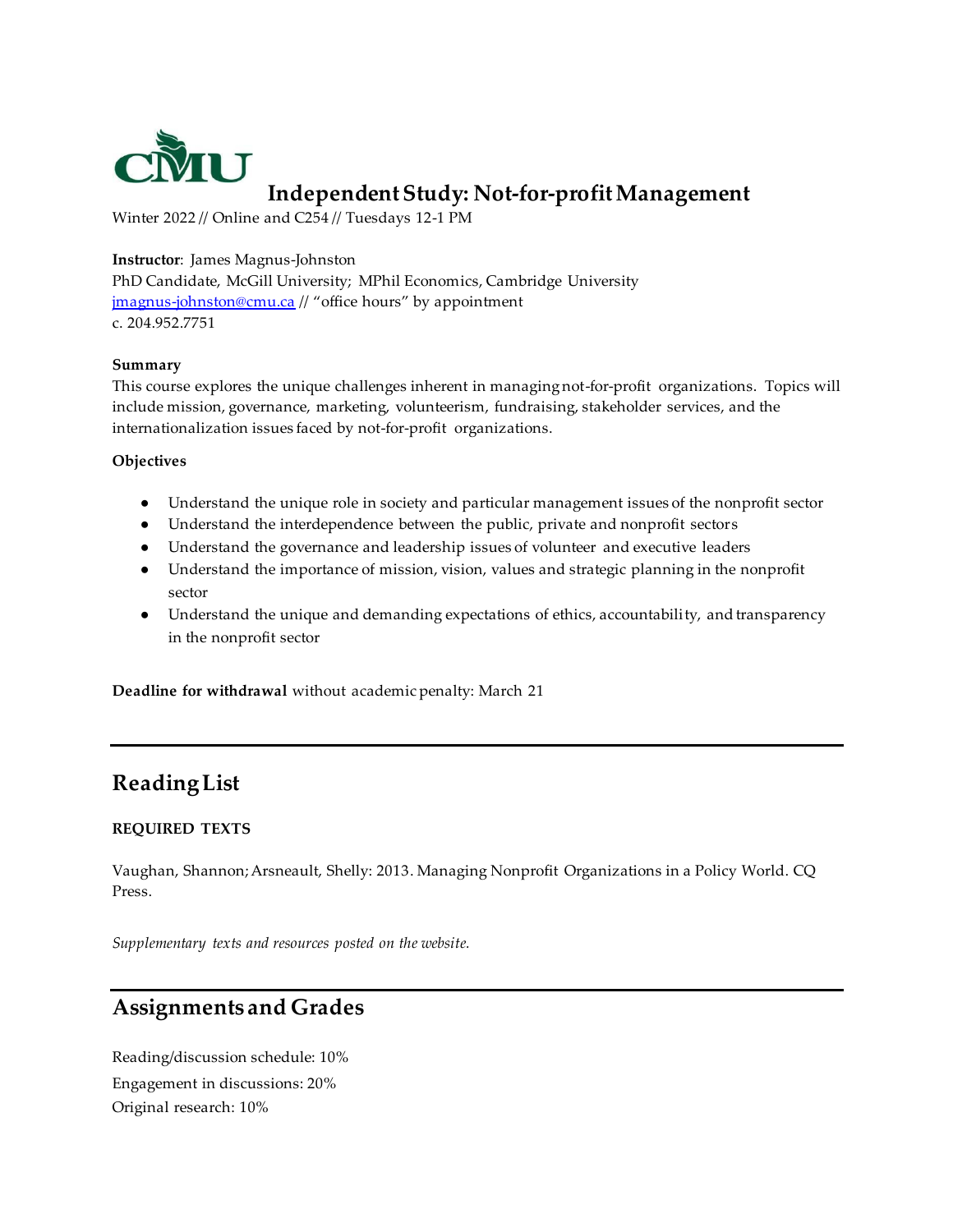Case study proposal: 10% Case study: 30% Final presentation: 20%

| Letter | Percentage | <b>GPA</b> | Descriptor   |
|--------|------------|------------|--------------|
| $A+$   | 90-100     | 4.5        | Exceptional  |
| $B+$   | 75-79      | 3.5        | Very Good    |
| В      | 70-74      | 3          | Good         |
| $C+$   | 65-69      | 2.5        | Satisfactory |
| C      | 60-64      | 2          | Adequate     |
| D      | 50-59      |            | Marginal     |
| F      | $0-49$     |            | Failure      |

#### **An "excellent" assignment (A) would display:**

- 1. Original thinking and a superior grasp of the subject matter
- 2. A highly developed capacity for critical evaluation, synthesis, and creativity
- 3. Appropriate descriptions and quotations
- 4. Organizing and subordinating information well; writing and/or speaking clearly
- 5. The use of research sources using *any* recognized style format. For reference, see:

Hacker, Diana. *A Pocket Style Manual.* Eighth edition. Boston and New York: Bedford/St. Martin's, 2018

**Reading/discussion schedule:** You will be required to organize readings and discussion meetings according to your availability and interests. The reading schedule will help you allocate time outside of class to read and will function as an agreement with the instructor. You will be expected to hold yourself accountable to this schedule.

**Engagement in discussions:** Much of this class draws upon the required reading. Initiative, attendance, and participation in discussions with the instructor are critical to the learning process. It will be especially important to prepare questions to ask in dialogue with the instructor.

**Original research**: The student will be required to research and share one new article (from a related journal) each month (3 original sources). Oral summaries can be provided by referencing point-form notes.

**Case Study Proposal:** In preparation for your final project, you will be expected to identify a NFP organization that you would like to learn about in greater depth. For this proposal, you are expected identify an organization and pose a set of research questions based on your readings, which will inform the scope of your research.

**Case Study:** In a format comprised of written and visual material, the case study will help you scope out the mission, vision, and operational capacity of a NFP organization. A SWOT analysis or lean start-up design method may be used. You will be evaluated on your overview of the organization, and the ways the organization reflects the material digested throughout the course. The case study will be used as a basis for your final presentation.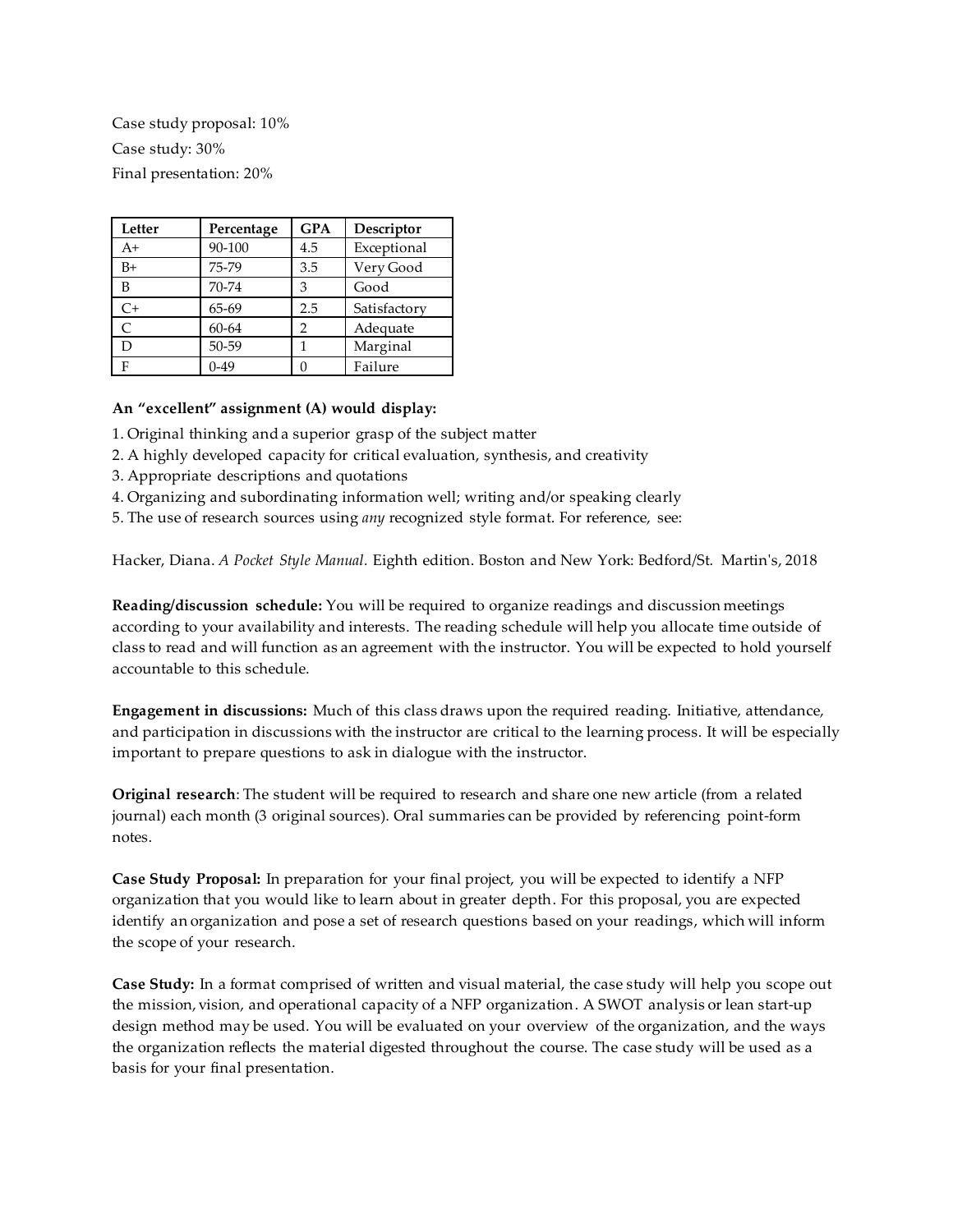**Presentation:** Your final presentation is intended to be substantive, yet conversational. Please summarize your case study in 15-20 minutes. As part of your overview, we will be asking for you to consider the potential for operational improvement: was there a blind spot in the organization?

# **Policies**

**Final grades:** Grades submitted by instructors become final only after they are vetted by the Dean's Council. That process occurs early in January for fall semester grades and early in May for winter semester grades.

**Academic integrity:** *Academic Integrity—All* material referred to in any assignment MUST be appropriately referenced. Plagiarism is a serious matter. Students should be aware of CMU Academic Policies, particularly those regarding academic misconduct (plagiarism and cheating), which apply to all University courses. These are detailed on CMU's website and in the CMU Calendar. If you still have questions about appropriate referencing and what plagiarism is, a useful tutorial can be found here. For more information on CMU policies regarding grades, academic misconduct, appeals, and other matters, please see CMU's *Academic Calendar*.

**Accessibility:** CMU strives to provide a fair and supportive learning environment for academically qualified students with disabilities. If you are eligible for these services or have questions about becoming eligible, please contact Sandra Loeppky, Coordinator of Accessibility Programs at sloeppky@cmu.ca or 204.487.3300 x.340. In recognition of individuals with asthma, allergies and severe environmental/chemical sensitivities, CMU is striving to become a scent-free campus. Students, staff and guests are asked to refrain from wearing fragrances and scented personal care products at CMU. This includes perfumes, colognes, aftershave and scented hair products. Your cooperation is appreciated by those affected.

**Academic support services:** Student studying, tutoring, and the Peer Assisted Learning (PAL) program are offered to CMU students free of charge in the Marpeck Mezzanine.

**Counselling***:* University students face many challenges and at times may benefit from having a trained professional to talk to. There are qualified counsellors at CMU who volunteer their services free of charge to students on the CMU campus. Students wishing to book an appointment with a counsellor are asked to contact the North Side Receptionist at 204.487.3300 or info@cmu.ca. Confidentiality is maintained at all times. The counselling office is located at C365 (north side) and is free for CMU students.

## **Course schedule**